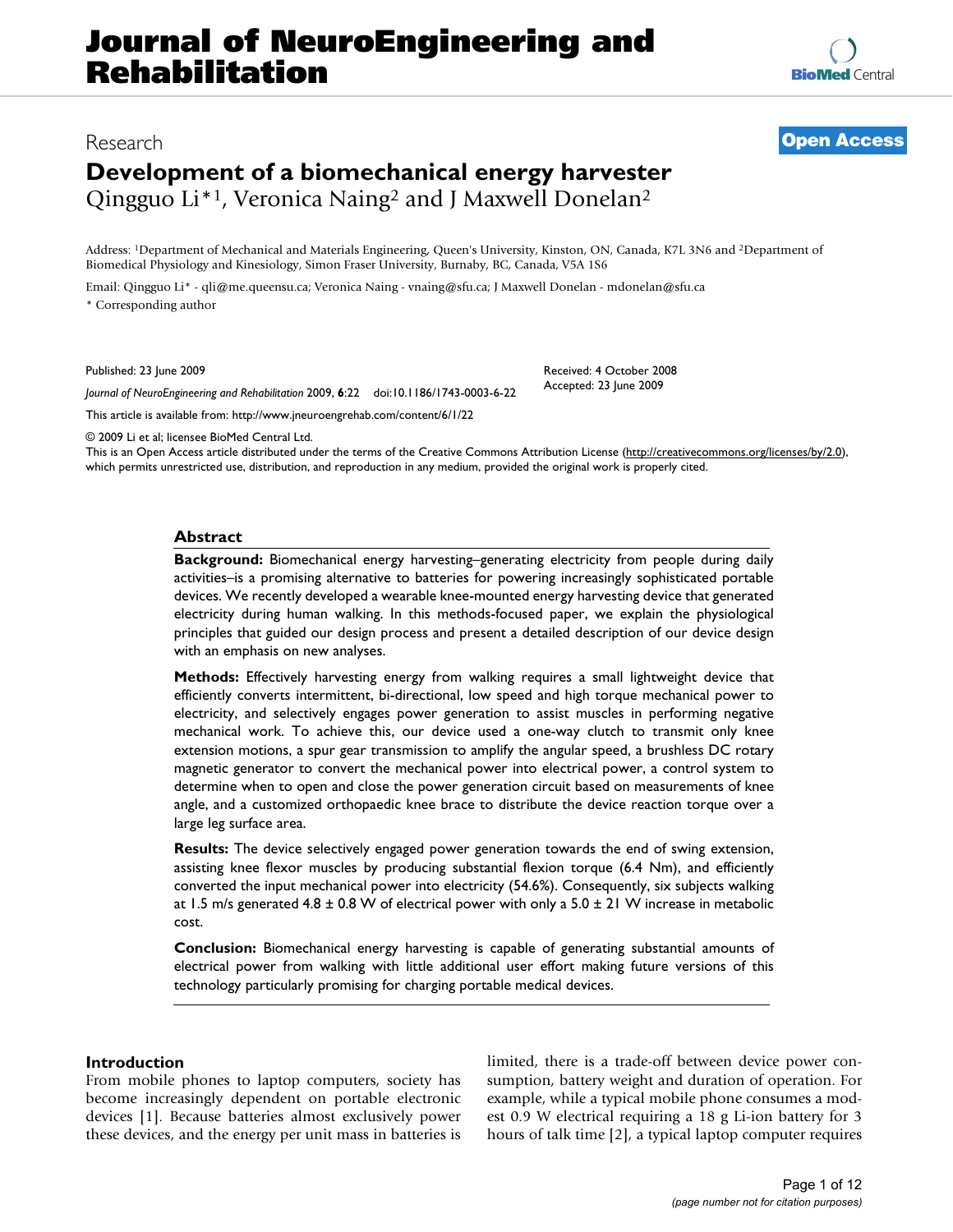a 720 g Li-ion battery to satisfy its 28 W electrical power needs, lasting less than 4 hours [3]. This trade-off is particularly severe in the design of powered prosthetic joints that need to be lightweight while performing their sophisticated task over a full day of typical use. The manufacturers of the C-leg, Rheo Knee and Proprio Foot indicate that their devices operate for more than 36 hours from a single charge of a battery that weighs about 230 g battery equating to an average power consumption of less than 1 W electrical [4-6]. Substantial improvement to the operating time or performance of a portable device, while avoiding the unattractive solution of simply heavier batteries, requires an alternative to current battery technology [1].

Human power is an attractive energy source. Muscle converts food into positive mechanical work with peak efficiency of approximately 25%, comparable to that of internal combustion engines [7]. The work can be performed at a high rate, with 100 W mechanical easily sustainable by an average person [8]. Food, the original source of the metabolic energy required by muscles, is nearly as rich an energy source as gasoline and approximately 100 fold greater than batteries of the same weight [9]. Given these attractive properties, it is not surprising that a number of inventions have focused on converting human mechanical power into electrical power. These include hand crank and bicycle generators as well as windup flashlights, radios, and cell phone chargers [10]. One major drawback of these devices is that they require dedicated power generation by the user, limiting the time available to produce power and thus the amount of useful energy that can be generated.

In contrast, biomechanical energy harvesters generate electricity from people as they go about their activities of daily living resulting in power generation over much longer durations [1]. Self winding watches, for example, use arm motion to excite a load which drives a generator producing approximately 5 μW electrical [10,11]. Employing the same basic principle as the self winding watch, Rome et al.'s energy harvesting backpack uses the mass of the moving pack to drive a rotary-magnetic generator [12,13]. This impressive device produced 7.4 W electrical from a 38 kg load during fast walking and approximately 0.5 W electrical at more modest loads and speeds. Harvesting substantial energy from an external load requires that a relatively heavy external mass be excited to relatively fast speeds–an energetically costly scenario that only makes sense if one is already obligated to carry the load. A promising alternative is to use the body's own mass to generate electricity. The most popular embodiment of this principle harvests energy from the compression of the shoe sole as the leading leg accepts the weight of the body during walking. The most successful

design uses a dielectric electroactive polymer to generate 800 mW electrical [14].

We recently developed a biomechanical energy harvester for generating electricity during human walking [15]. Our device differed from previous devices in two main ways. First, the device took advantage of the fact that much of the displacement during walking occurs at body joints and harvested energy from knee motion rather than from an external load or the compression of the shoe sole. Second, the device selectively engaged power generation to assist the body in performing negative work. Its development required an understanding of the physiology of walking and a novel design to best take advantage of the underlying physiological principles. As muscle is ultimately the origin of all energy available for biomechanical energy harvesting, the first purpose of this methodsfocused paper is to explain the physiological principles that guided our design process. The second purpose is to present a detailed description of our device design with a focus on new analyses that provide further insight into its function.

#### **Methods**

#### *Walking mechanics and energetics*

On average, there is no net mechanical work performed on the body during walking at a constant speed on level ground as there is no net change in kinetic or potential energy. This is accomplished by a number of sources– including muscle, tendon, clothing and air resistance– contributing to perform equal amounts of positive and negative mechanical work [16]. Selectively engaging a generator at the right times and in the right locations could assist with performing negative mechanical work on the body, replacing that normally provided by other sources such as muscle. This is similar to how regenerative braking generates power while decelerating a hybrid car [17]. We have termed this form of energy harvesting *generative braking* as the electricity is not reused to directly power walking but is available for other uses [15].

In principle, generative braking can produce electricity while reducing the metabolic cost of walking. When performing positive mechanical work, active muscle fibres shorten while developing force, converting chemical energy (i.e. metabolic energy) into mechanical energy. The peak efficiency of positive muscle work is approximately 25% [7]. That is, a muscle producing 1 W mechanical requires 4 W metabolic and dissipates 3 W as heat. When performing negative work, muscle fibres develop force but are compelled to lengthen by an external force. This braking system is not passive–muscles require metabolic energy to perform negative work. The peak efficiency of negative work production is approximately -120% [7]. That is, a muscle producing -1 W mechanical requires 0.83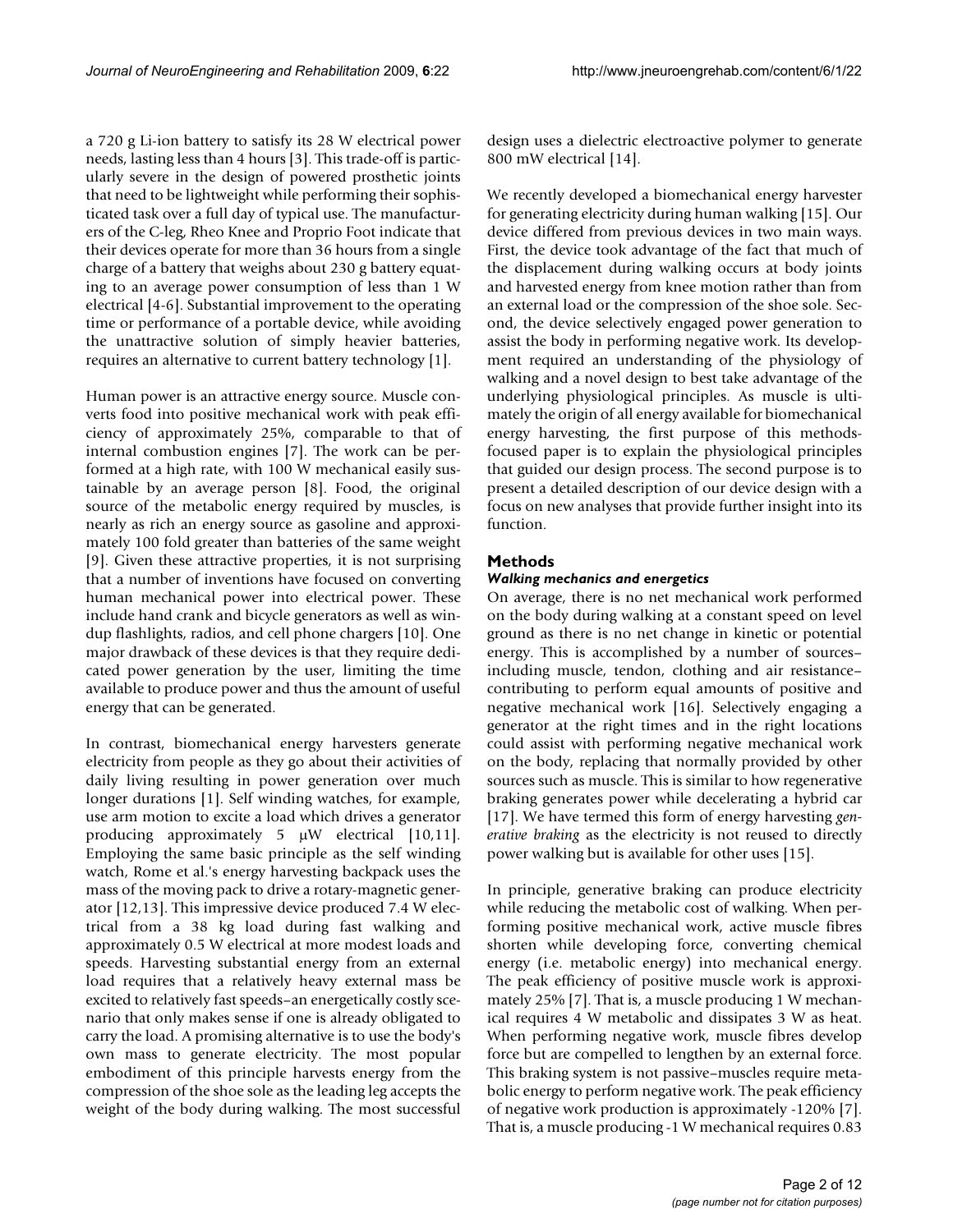W metabolic and dissipates 1.83 W heat. We refer to generating electricity by increasing positive muscle work–as is the case with hand cranks and bicycle generators–as *conventional generation*. Generating electricity in this manner will cause a relatively large increase in effort, while electricity generation that results in a decrease in negative muscle work will result in a relatively small decrease in effort.

While muscles are the only source of positive work in walking, there are other sources of negative work in addition to muscle. These include air resistance, damping within the shoe sole and movement of soft tissue. These are considered passive sources of negative work in that, unlike muscle, they don't require metabolic energy to dissipate mechanical energy. While the contribution of air resistance and shoe sole damping are thought to be small during walking [18,19], the quantitative contribution of soft tissue movement to negative work is not yet clear [20]. While muscles do not perform all of the required negative mechanical work during walking, it is believed that they perform a substantial fraction [21-23]. Nevertheless, it is possible for negative work by an energy harvesting device to replace negative work by a passive source, such as soft tissue, resulting in no change in metabolic cost to the user.

Muscles do not act on the environment directly. Instead, muscles act on the body's skeleton which functions as a system of levers to transmit the muscle work to the rest of the body. As a consequence, rates of performing positive and negative muscle work are measured externally as positive and negative joint power [24]. Figure 1 presents knee joint power data for a single subject walking at a comfortable speed [24,25]. Mechanical power outputs at other joints can demonstrate very different patterns and power generation at all joints depends on many parameters including walking speed and the mass of the subject [24,26]. Regardless of joint or condition, joint power is typically intermittent, bi-directional, and time-varying. These characteristics represent a significant challenge for energy harvesting around joints.

It is difficult, however, to interpret muscle function from joint power alone [27]. This is for three main reasons. First, all joints are spanned by muscles that generate forces to oppose each other and these muscles can be simultaneously active. Thus, net positive joint power can result from positive and negative power production by opposing muscles. Using a generator to resist the motion of a joint may usefully assist the negative power producing muscles, even in the presence of net positive joint power. Second, muscles often cross multiple joints. An isometric muscle, or even one that is generating net positive power, may contribute to negative joint power at one joint while it



#### Figure 1

**Typical knee joint mechanics and muscle activity during walking (subject mass = 58 kg; speed = 1.3 m/s; step frequency = 1.8 Hz**. Data from [24,25]). A) Knee joint angle where 180 degrees is full knee extension. B) Knee joint angular velocity using the convention that positive angular velocity is motion in the extension direction. C) Knee joint torque with the convention that extensor muscle torques are positive. D) Knee joint power. E) Rectified and filtered electromyograms (EMG) from one knee flexor muscle (solid line) and one knee extensor muscle (dashed line).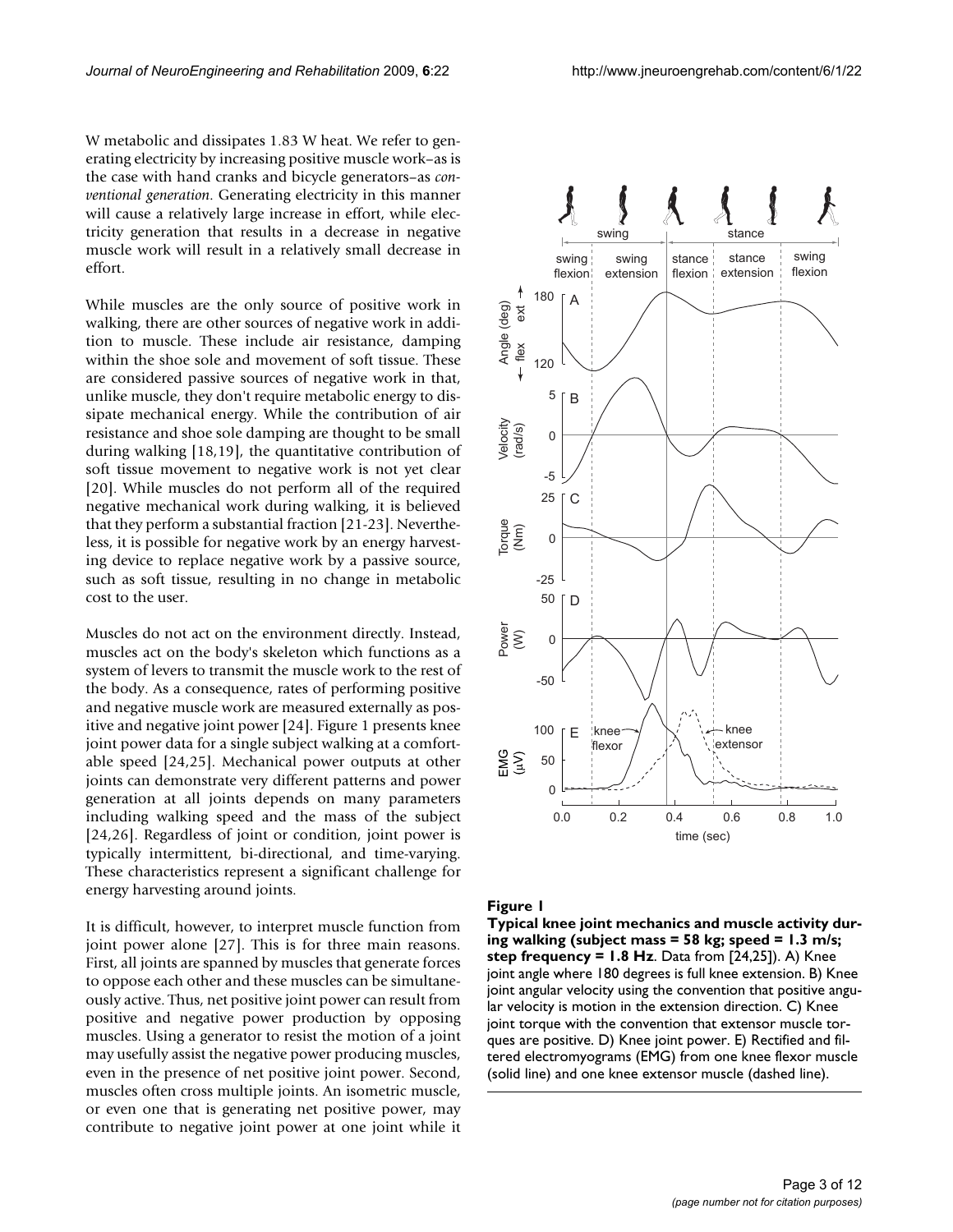simultaneously generates positive joint power at other joints [27]. Resisting the motion of a negative power producing joint may ultimately increase the positive mechanical power required of the muscles that span that joint. Third, tendons and other connective tissue can store and return elastic energy [28]. Negative joint power may be due to this elastic tissue storing mechanical power for later use. Using a generator to resist joint motion may interfere with this storage and ultimately increase the positive work required of muscle. As a consequence of the complicated physiology, claims regarding the appropriate joint and timing for exploiting generative braking are best viewed as predictions until tested experimentally.

The knee primarily performs negative work during walking making it a good candidate for generative braking. Figure 1 illustrates four main phases of knee kinematics, each delineated by a change in direction of motion: stance flexion, stance extension, swing flexion and swing extension. Beginning shortly after foot contact, the muscles that act to extend the knee are active (E) producing an extensor moment (C) during stance flexion. However, the knee is flexing (B) as the leg accepts the body weight, resulting in negative joint power (D). During stance extension, the knee extensor muscles are still generating an extensor torque and have redirected the joint motion resulting in a period of positive joint power. It is important to note that there is a delay between the measured muscle activity and the corresponding muscle force resulting in activity that precedes force generation and force generation that continues after activity ends [29]. The knee flexes towards the end of stance and continues flexing into the swing phase. For convenience, we refer to this period as swing flexion while recognizing that it begins during stance. There is primarily negative joint power production during this swing flexion due to the dominant knee extensor moment. The fourth region, and the most important one for our current purpose, is swing extension. Knee joint power is primarily negative due to the flexor moment produced by the knee flexors to slow down the extending knee prior to foot contact.

To harvest energy using generative braking, we selectively engaged power generation during swing extension. The physiological reasons for targeting swing extension are threefold. First, a large amount of negative joint work is performed during this phase. At a comfortable walking speed, for example, each leg performs approximately -8.4 J in swing extension compared to -6.3 J during stance flexion (Figure 1) [30]. Second, the swing phase negative work does not depend strongly on speed when compared to other phases. For example, swing extension work decreases by only 19% between 1.5 m/s and 1.0 m/s while stance flexion work decreases by 56% [30]. The third reason is that the negative joint power during swing extension is likely due to actual negative muscle work rather than net positive work by muscles that cross more than one joint or the storage of useful elastic energy. This is because while the knee is extending, the hip first flexes and then remains at a nearly constant angle, forcibly lengthening the active knee flexor muscles that also act to extend the hip [31]. While some of the swing extension negative work may be due elastic tissue like tendons, it is unlikely that this is returned in a useful manner because it is followed by a negative work flexion phase.

#### *Device Design*

The biomechanics of walking presented four main challenges for designing a device to harvest energy from the motion of the knee joint. The first challenge was to determine an effective mechanism for converting biomechanical power into electrical power. This generator had to be worn on the body so it needed to be small and lightweight. The second challenge was to design a mechanism for converting the intermittent, bi-directional and timevarying knee joint power into a form suitable for efficient electrical power generation. The third challenge was to optimize the system parameters in order to maximize the electrical power generation without adversely affecting the walking motion. At any given point in the walking cycle, there is only a certain amount of knee mechanical power available–attempting to harvest too much power will cause the user to limp or stop walking while harvesting too little results in less electrical power generated. The final design challenge was to determine a mechanism for selectively engaging power generation during swing extension to achieve generative braking.

We evaluated piezoelectric, electroactive polymer, and electromagnetic generators to determine their suitability for efficient and lightweight biomechanical energy conversion. While piezoelectric material has a versatile form factor, it suffers from an inherently low mechanical to electrical conversion efficiency (often less than 5%) [32]. In addition, input mechanical power is required to be very low velocity and high force necessitating a high precision transmission to reduce knee joint speeds and increase knee joint torques (70 rpm peak, and 25 Nm peak, respectively). Relative to piezoelectric material, electroactive polymers accept mechanical power over faster speeds and have a higher efficiency [10]. However, the output electrical power is high voltage and low current necessitating extensive power conversion and consequently decreases in efficiency. Compared with the above methods, a lightweight electromagnetic generator is capable of efficiently converting mechanical power into electrical power in a form suitable for charging a battery. Although the input speed and torque requirements for magnetic generators are not ideal for direct coupling to knee motion, we found them superior to the other alternatives because of the fea-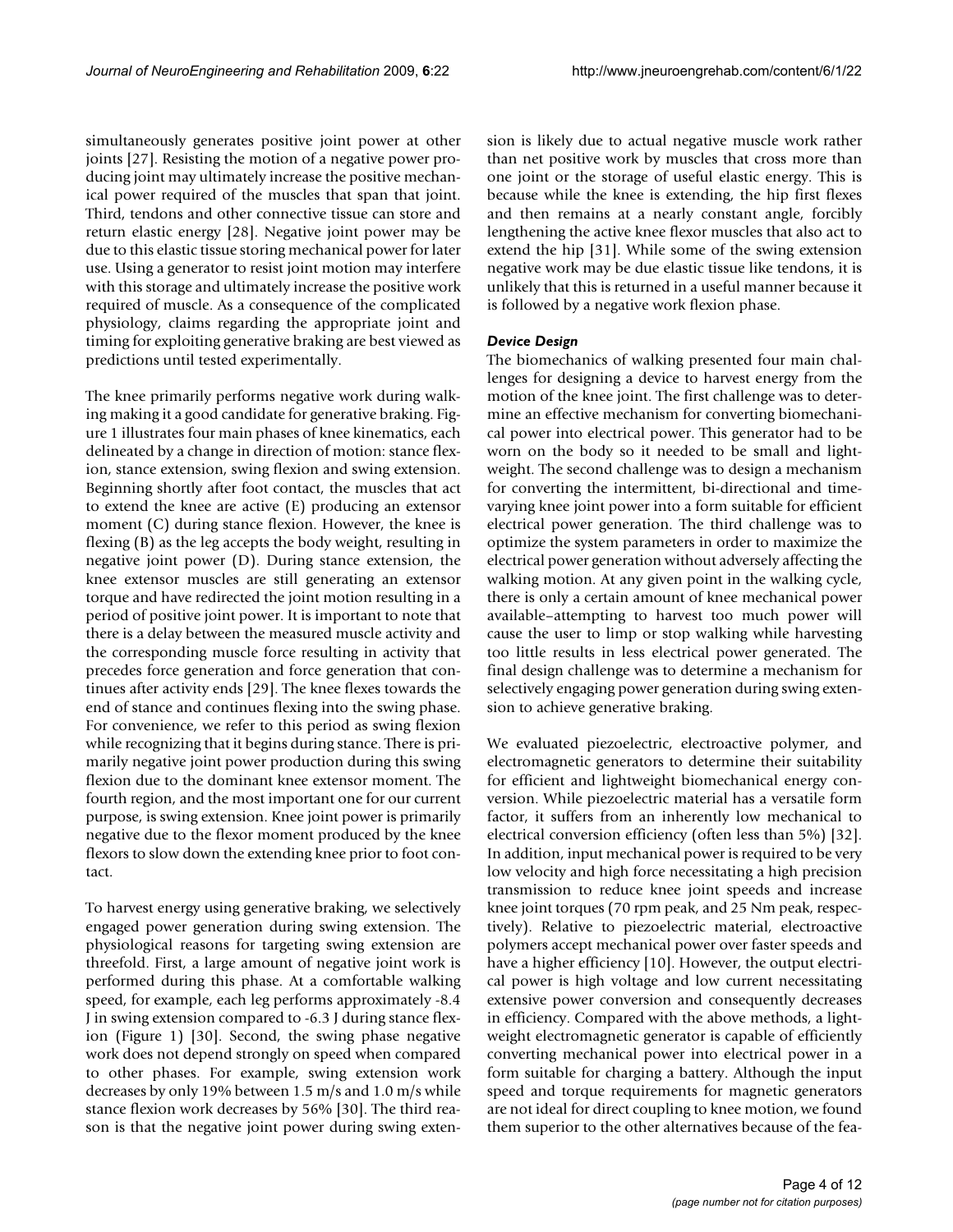sibility of designing efficient transmissions to convert the knee joint power into a suitable form. A rotary magnetic generator was superior to a linear magnetic generator because the latter requires long displacements for efficient power generation necessitating a large generator size as well as additional transmission complexity to convert rotary knee motion into a linear form. To increase the angular velocity prior to input into the rotary magnetic generator, we used spur gears because of their high efficiency and relative simplicity. For a more in-depth analyses of biomechanical power conversion methods, we refer the reader to Kysmiss et al. and Niu et al. [32,33].

For a given generator and transmission topology, it is necessary to carefully choose system parameters in order to maximize electrical power generation without adversely affecting the walking motion. For a given knee angular velocity, the characteristics of the transmission, generator and electrical load will collectively contribute to the device reaction torque that will resist knee motion. If the joint power that is normally due to muscles could be replaced entirely by the device, the optimal system parameters would produce a reaction torque equal in shape and magnitude to the joint torque measured during the end of swing extension (Figure 1). However, some of the muscles that are responsible for the swing extension knee joint power simultaneously produce torque about the hip joint. The correct timing and magnitude of this hip joint torque is essential for normal walking. Consequently, it is not desirable to replace all of the muscle-induced knee joint torque with device-induced torque. As an initial approximation of the joint torque that could be replaced with an external device, we chose our system parameters to generate half of the joint torque normally required to walk at our test speed. This equated to 7 Nm of peak torque.

There is more than one set of transmission, generator and electrical load parameters that will generate the target reaction torque for a particular knee angular velocity. The optimal set will maximize electrical power generation while minimizing system size and mass. To identify the relevant system parameters and understand their respective contributions to electrical power generation, we considered a simple model for the conversion of knee angular velocity into electrical power by a rotary electromagnetic generator, and the reaction torque resulting from this power generation (Figure 2). In this model, the angular velocity during knee extension,  $\omega_{k}$ , is first amplified by a gear train before being applied to the generator.

$$
\omega_g = \omega_k \cdot r_t,\tag{1}
$$

where  $\omega_g$  is the velocity applied to the generator, and  $r_t$  is the transmission gear ratio. With the input angular velocity, the generator generates a voltage, *E*:



**Figure 2** 

**A simple model of our biomechanical energy harvester**. The input shaft accepts the knee motion at 1:1 ratio through a simple hinge (uni-axis) knee brace. A one-way clutch on the input shaft couples the gear train with knee motion during knee extension, and decouples the gear train from knee motion during knee flexion. The gear train transfers the low speed  $(\varpi_{\!k})$  but high torque  $(\tau_{\!r})$  mechanical power into high speed (<sup>ω</sup>*g*) and low torque (<sup>τ</sup>*g*) mechanical power suitable for power generation. A miniature brushless DC generator converts the mechanical energy in to electrical energy where *E* is the generated electrical potential, *Rg* is the generator terminal resistance and *Rl* is the external electrical load.

$$
E = K_g \omega_g,\tag{2}
$$

where  $K_a$  is the back electromotive force (EMF) constant. The back-EMF constant is specific to each generator and depends on generator topology and materials. All else being equal, a generator will have a larger  $K_{\varrho}$  if it has a greater number of turns or parallel paths in the armature winding, a greater number of poles, or a stronger magnetic flux per pole. When an external electrical load,  $R_{\mu}$  is connected to the generator, the generated voltage will be divided between the generator's terminal resistance, *Rg*, and the load.

$$
E = I \cdot R_g + I \cdot R_l,\tag{3}
$$

where *I* is the current in the circuit. Like the back-EMF constant, the terminal resistance depends upon the generator topology and materials. All else being equal, a generator will have a smaller  $R_g$  if the conducting wires are shorter, have a larger diameter, or have a lower specific resistance. Substituting Equation 1 into Equation 2, and Equation 2 into Equation 3, and then solving for the circuit current yields:

$$
I = \frac{K_{g} \cdot r_t}{R_g + R_l} \cdot \omega_k. \tag{4}
$$

The efficiency of the generator,  $\eta_{g}$  is the ratio of useful electrical power–the power applied to the load–to total electrical power including that dissipated by the generator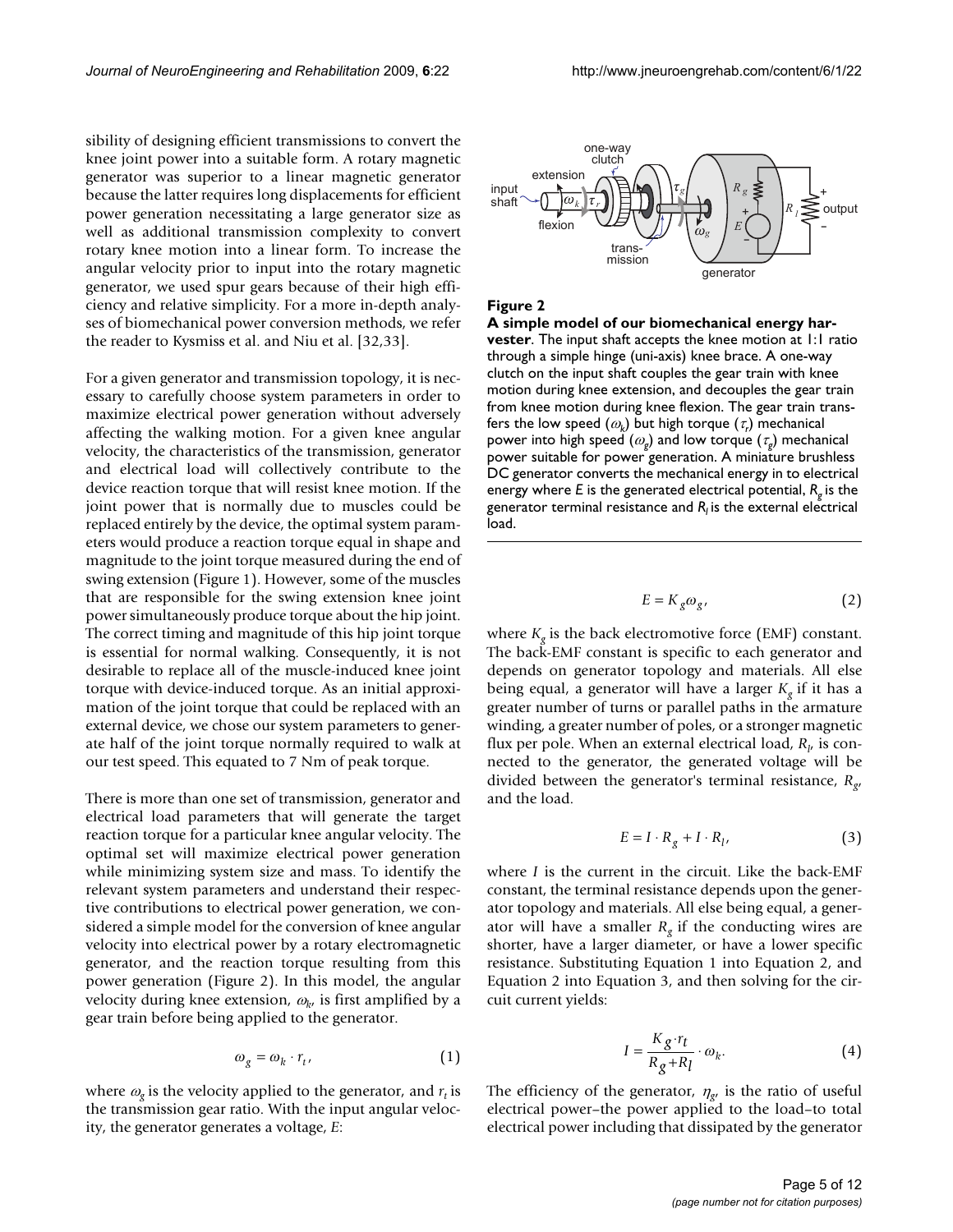terminal resistance. This efficiency can be expressed by the following relationship between terminal resistance and electrical load:

$$
\eta_g = \frac{R_l}{R_g + R_l}.\tag{5}
$$

The torque applied by the generator to the gear train,  $\tau_{e}$ , is a function of the back-EMF constant and the induced current,

$$
\tau_g = K_g \cdot I. \tag{6}
$$

The generator torque is amplified by the gear train before being applied to the knee:

$$
\tau_r = \frac{\tau_g \cdot r_t}{\eta_t},\tag{7}
$$

where  $\tau_r$  is the device reaction torque applied to the knee and  $\eta_t$  is the efficiency of the gear train. Substituting Equation 4 into Equation 6, and Equation 6 into Equation 7, yields the following equation for the torque applied to the knee:

$$
\tau_r = \frac{r_t^2}{\eta_t} \cdot \frac{K_g^2}{R_g + R_l} \cdot \omega_k. \tag{8}
$$

The system efficiency for converting mechanical power from the knee into electrical power to the load,  $\eta$ , is the product of the transmission efficiency and the generator efficiency:

$$
\eta = \eta_t \cdot \frac{R_l}{R_g + R_l}.\tag{9}
$$

These equations illustrate that the transmission gear ratio and transmission efficiency, the generator back-EMF constant and the generator terminal resistance, and the electrical load resistance are the key design parameters for maximizing the system efficiency (Equation 9) while having the device apply the target reaction torque to the knee (Equation 8).

Due to size and mass constraints, the parameters of the device could not be chosen independently. In the generator design, for example, increasing the back-EMF constant by increasing the turns, paths, poles or flux would typically require more material and thus greater size and mass. Similarly, decreasing terminal resistance by using larger diameter conducting wires would result in an increase in material and mass. For a given generator size and mass, there is also an inherent compromise between terminal resistance and back-EMF constant. Increasing the backEMF constant by increasing the number of turns, parallel paths or poles would require a greater length of conducting wire resulting in a greater terminal resistance assuming the same conducting material is used.

Choosing an optimal set of parameters is complex. For example, an increase in electrical load would increase system efficiency (Equation 9) but not without a reduction in reaction torque (Equation 8). The reduction in reaction torque could be balanced by changing one of the other design parameters, but not without the potential of decreasing system efficiency. Maintaining reaction torque by increasing back-EMF constant with more wire windings or poles, for example, would increase terminal resistance and thus decrease system efficiency (Equation 9). While our algebraic analysis of a simple model illustrates the relevant system parameters as well as their interdependence, it did not allow us to determine the optimal set for our particular energy harvester design because the relationship between these design parameters and the system size and mass is considerably more complicated.

To isolate the generator mass and size from selection of design parameters, we first selected a small, lightweight, efficient and commercially-available rotary magnetic generator (EC45 Flat brushless DC motor;  $K_g = 0.0335V/rad/$ *s*;  $R_g = 1.03 \Omega$ ; Mass = 110 g; Maxon Motors, Burlingame, CA). We next determined a combination of gear ratio and electrical load that generated the desired device reaction torque (7 Nm) while maximizing efficiency. For a given angular velocity, the target reaction torque could be achieved with an infinite combination of these two parameters (Figure 3; Equation 8). The efficiency and electrical power output were maximized at the highest gear ratios for a particular reaction torque (Figure 3B and 3C) indicating that we should choose the maximal gear ratio. However, gear diameters could not be made arbitrarily large, due to our size constraint, or arbitrarily small, due to strength requirements. While these constraints could be partially circumvented by increasing the gear ratio through increasing the number of gear train stages, each additional pair of meshing teeth decreases transmission efficiency [34]. We settled on a three-stage design and chose the maximum gear ratio (113:1) that did not exceed our size envelope or make the smallest gears likely to fail. With the selected gear ratio, an electrical load of 5  $\Omega$  was required to generate the target 7 Nm of peak reaction torque. This choice of parameters predicted 4.2 W of electrical power production at efficiency of 70% (Figure 3).

We used a customized orthopaedic knee brace to couple the motion of the transmission and generator to the knee motion. Modelling software (SolidWorks, Concord, MA) was used to design an aluminium chassis to house the transmission and generator (Figure 4). The chassis (0.76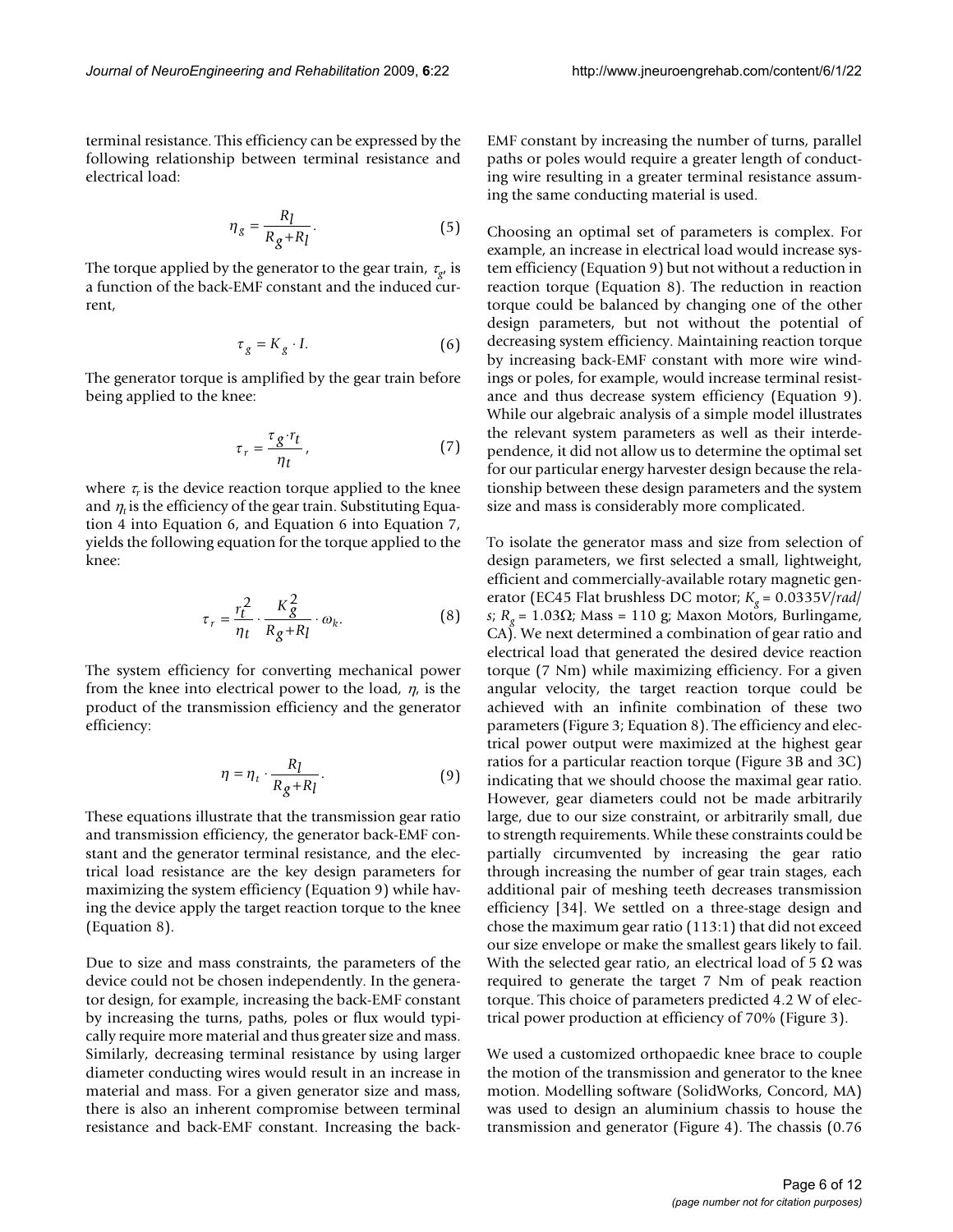

**The simulated device reaction torque, efficiency and generated electrical power depend on the transmission gear ratio and the external electrical load**. A) A contour plot of simulated device reaction torque at different combinations of gear ratio and external load. Each curve is an iso-reaction torque line with the number on the curve illustrating the torque in Nm. The target reaction torque of 7 Nm is illustrated with a thicker line. B) Simulated device mechanical to electrical efficiency at the target reaction torque achieved through different combinations of gear ratio and external load. C) The electrical power generated by the simulated device at the target reaction torque achieved through different combinations of gear ratio and external load. The vertical grey line illustrates the gear ratio used in our current design.

kg) was mounted on an orthopaedic knee brace (0.89 kg, GII Trainer; Ossur, Reykjavik) modified to accommodate device components. We choose this particular brace due to its uni-axis knee joint–an uncommon characteristic among knee braces. This selection led to the simplicity of harvester design but had consequences to user comfort because the knee is not a simple hinge joint [35]. We also added thigh and shank extensions to reduce the forces applied to the body by the brace platform. Lower forces not only made the device more comfortable, but also more tightly coupled knee motion to brace hinge motion by reducing soft tissue compression.

The final design challenge was to selectively engage power generation during the end of swing extension. Commercially available mechanical clutches for rapidly coupling the transmission to the input motion are too large, heavy and power hungry. Instead, our device used two mechanisms in series to selectively engage power generation. The first mechanism was mechanical in nature–a passive oneway clutch (S99NH3MURC1616, SDP/SI, New York) was mounted on the first gear and oriented to engage the transmission during knee extension while allowing the input shaft to freely rotate during knee flexion (Figure 4). The second mechanism was electrical–a controllable switch to open and close the power generating circuit. We used a PhotoMOS switch (AQZ202, Panasonic, NJ) to take advantage of its low latency  $(\sim 2 \text{ ms})$ , small on-resistance  $(0.1 \Omega)$  and low power consumption  $(10 \text{ mW})$ .

The control algorithm used knee angle and angular velocity to determine the beginning and end of swing extension (Figure 5). Knee angle was measured from a potentiometer (6639S-1-502, Bourns Inc., CA) mounted on the input shaft (Figure 4). Knee angular velocity was calculated by low-pass filtering knee angle (Second order, Butterworth, 6 Hz cut-off) and then differentiating with respect to time. The control system determined the different phases of the gait cycle by tracking angular velocity zero-crossings, the direction of zero-crossing (upward or downward) and the magnitude of the knee angle at these zero-crossings. Of the two upward zero-crossings, the smaller knee angle indicated the initiation of swing extension (vertical line (a) in Figure 5). The first downward zero crossing after the initiation of swing extension indicated the transition to stance flexion (vertical line (b) in Figure 5).

The control system used time delays to more effectively time the engagement of power generation. Knee flexor muscles become active part of the way into swing extension (Figure 1E). To match this muscle timing, the control system delayed engaging power generation by 70–90 ms from the detected onset of swing extension. Stance flexion follows swing extension, and while the roller clutch prevented the knee from generating additional mechanical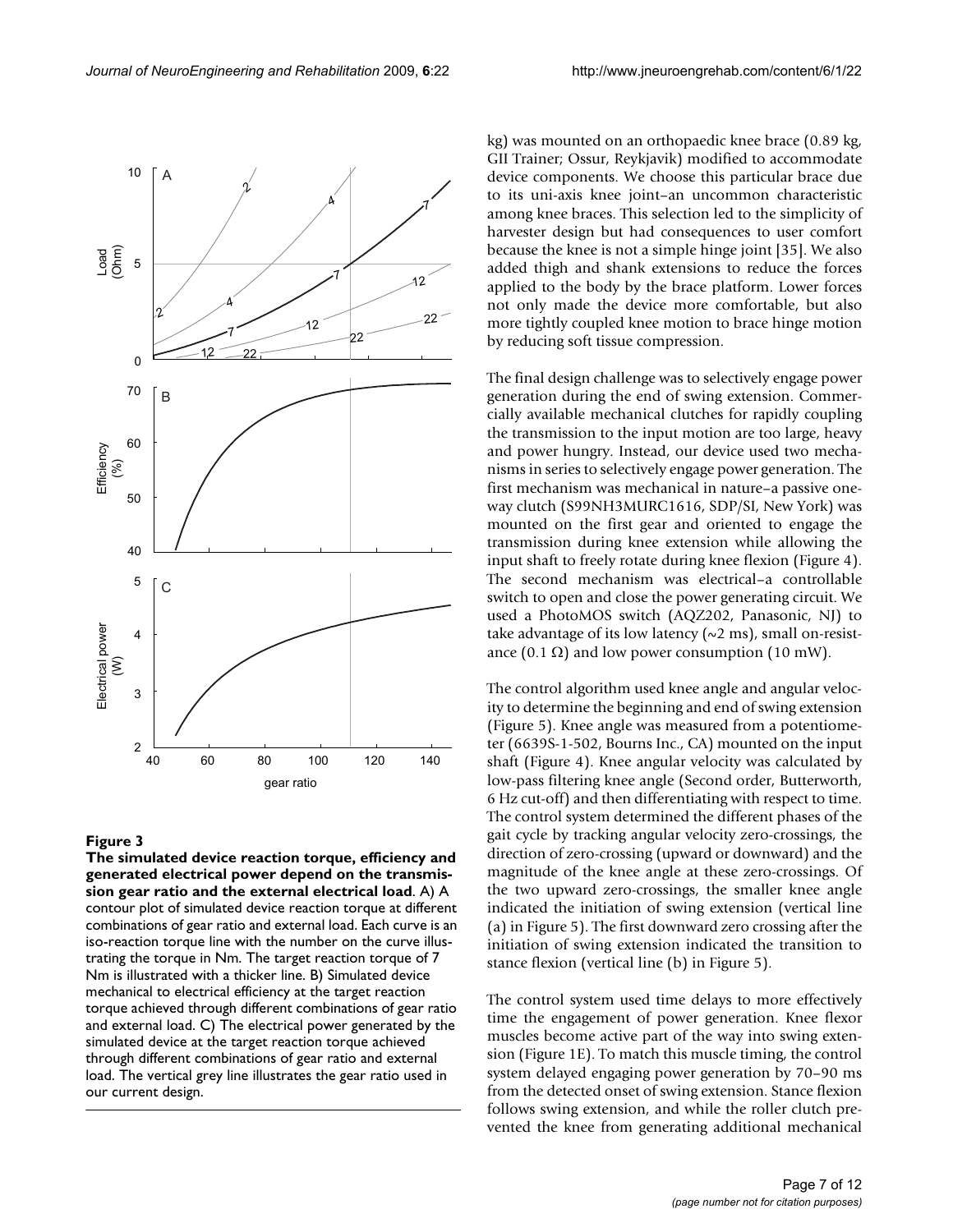

**Biomechanical energy harvester**. A) The device consists of an aluminum chassis and generator mounted on an orthopaedic knee brace. The entire unit weighs about 1.6 kg. While the subject in this image is wearing the device only on his left leg, all human subject testing was conducted with devices worn bilaterally. B) A schematic of the chassis illustrates the location of transmission, generator and sensing components.

power on the transmission during this flexion phase, the transmission and generator were still in motion. Consequently, the control system delayed disengaging power generation by 80 ms from the detected onset of stance flexion in order to harvest the rotational kinetic energy remaining in the transmission and generator while still disengaging in time to avoid power generation from knee extension later in stance. To allow for rapid prototyping, the control system was implemented in Simulink, compiled using Real Time Workshop and executed at 1 kHz using Real Time Windows Target on a desktop computer (Mathworks, Natick, MA). A multifunctional I/O board (NI 6031E, National Instruments Inc, CA) performed the data acquisition of the potentiometer signal and communicated the computer-generated control commands to the switch.

#### *Device Testing*

We operated the device in four different modes. In the *generative braking mode*, the control system selectively engaged and disengaged power generation to target the swing extension negative work region. In the *continuous generation mode*, the control system was deactivated, the power generation circuit was always completed, and electrical power was generated whenever the generator was in motion. In the *flexion dissipation mode*, the control system engaged power generation during the swing and stance knee flexion phases to completely dissipate the kinetic energy in the transmission and generator that had accumulated during knee extension. This testing mode was used to determine the amount of torque and mechanical power produced due to friction and inertia during the knee extension phases, independent of generator back-EMF. In the *disengaged mode*, the roller clutch was manually disengaged so that the transmission was never in motion. This testing mode served as a control condition for human subject experiments to account for any physiological changes that resulted from carrying the added mass independent of physiological changes resulting from energy harvesting.

We used an ergometer to quantify the device reaction torque, mechanical power and efficiency. A commercially available dynamometer, designed to measure knee torque and power under specified kinematic conditions (BIO-DEX II, Biodex Medical Systems, New York), was modified to include a jig that accepted our device. We also modified its control system to drive the jig with the average knee angles measured during human subject trials while we measured angular velocity, torque and electrical power. The torque required to drive the additional mass of the jig and the brace contributed to the measured torque in the three power generating modes and was responsible for all the measured torque in the disengaged mode. Thus, we calculated the torque applied by the input shaft to the brace (device reaction torque) in the power generating modes by first subtracting the measured torque in the disengaged mode. The mechanical power input into the device was calculated as the product of angular velocity and measured device reaction torque. Efficiency was calculated as the ratio between the average output electrical power and the average input mechanical power over six complete gait cycles.

#### *Human Subject Testing*

The methods of these experiments are presented in detail in our previous publication [15]–we will only briefly summarize them here. We tested the energy harvesting performance on six male subjects walking on a treadmill at  $1.5 \text{ m} \cdot \text{s}$ <sup>1</sup> while wearing a device on each leg. We estimated metabolic cost using a standard respirometry system and measured the electrical power output of the generator. We used the cost of harvesting metric (COH) to make comparisons between different power generating modes. This dimensionless quantity is the additional metabolic power required to generate one Watt of electrical power [15]:

$$
COH = \frac{\Delta \text{ metabolic power}}{\Delta \text{ electrical power}}.
$$
 (10)

For conventional generation, we estimated the COH from the efficiency with which the device converts mechanical work to electricity, and the efficiency with which muscles perform positive work: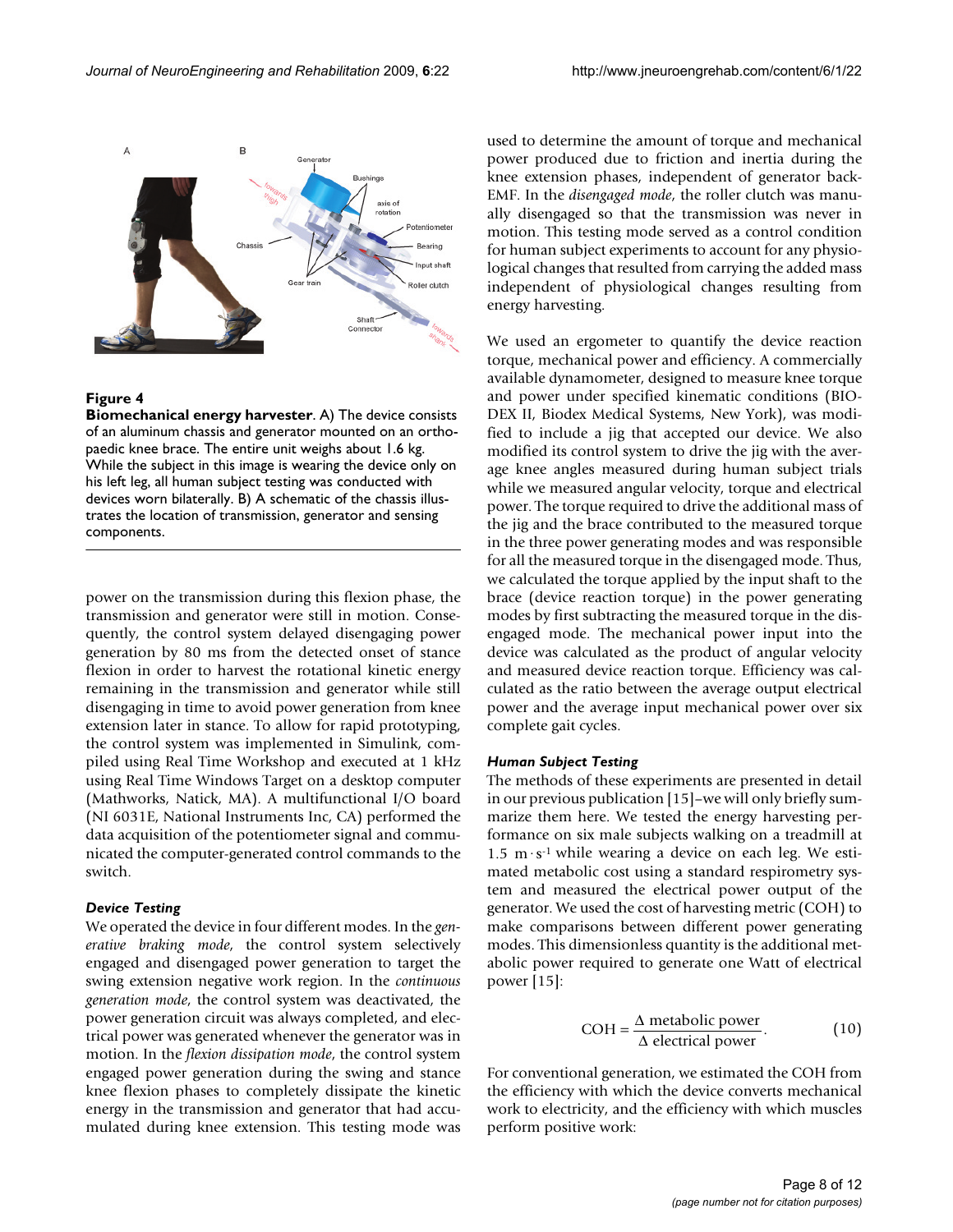

**The control system used knee angle, angular velocity and time delays to engage and disengage power generation**. A) Knee joint angle measured using a potentiometer. B) Knee joint angular velocity determined from time differentiation of the filtered knee joint angle. C) Measured electrical power. D) Control signal with "on" indicating that the switch is closed engaging the power generation circuit. Vertical line a, b, c and d denote the start of swing extension, stance flexion, stance extension and swing flexion, respectively. The control system engages power generation at the end of swing extension by adding a delay to the detected onset of swing extension. The control system disengages power generation before the start of stance extension, but after stance flexion to harvest energy from the inertia of the transmission and generator, by adding a delay to the detected onset of stance flexion.

$$
COH = \frac{1}{\text{device eff} \cdot \text{muscle eff}}.\tag{11}
$$

#### **Results and discussion**

During the ergometer testing of the flexion dissipation mode, the measured device reaction torque and mechanical power during swing and stance extension phases were purely due to the inertial and frictional forces required to drive the transmission and generator. The peak device reaction torque (5.9 Nm) and peak input mechanical power (20.6 W) occurred during swing extension when

the acceleration-dependent inertial torque was the highest (Figure 6). Due to a lower angular velocity, peak stance extension torque and peak mechanical power were both smaller than in swing extension (3.3 Nm and 5.5 W, respectively). The average mechanical power for a complete cycle was 4.4 W.

By completing the power generating circuit for the whole stride cycle, the continuous generation mode produced greater peak torque, peak input mechanical power and average mechanical power when compared with the flexion dissipation mode. The peak device torque (8.4 Nm) and peak input mechanical power (36.0 W) occurred later in swing extension and represented a 42% and 75% increase over the flexion dissipation mode, respectively. The increases were purely due to the generator back-EMF. Because of the slower angular velocity, the stance extension peak torque (4.5 Nm) and peak input mechanical power (7.9 W) were only 54% and 22% of the swing extension values, respectively. The average input mechanical power was 6.8 W, a 55% increase over the flexion dissipation mode. The output electrical power was 4.4 W resulting in an efficiency of 64.7%. To determine the sensitivity of the calculated efficiency to the variation of knee kinematics, we scaled the input angular velocity profile by ± 10% and found only small changes in the efficiency (< 3%).

In the generative braking mode, selectively engaging and disengaging the power generating circuit effectively controlled the magnitude and timing of the resulting device reaction torque applied to a user. Torque increased slowly in the beginning of swing extension and reached peak torque (6.4 Nm) towards the end of swing (Figure 6C), matching well the timing of normal knee joint torque and knee flexor activity (Figure 1). The lower torque during early swing extension, compared with continuous generation, substantially reduced the resistance to knee extension at a phase in the gait cycle when this motion is normally nearly passive [29,36]. The lower torque was partially due to flywheel-like behaviour of the transmission and generator–they remained in motion during early swing extension from their initial acceleration during stance extension. At peak torque, the contribution from inertia and friction was only 2.0 Nm, determined from the flexion dissipation mode. Thus the generator EMF was responsible for 70% of the peak reaction torque, indicating that closing the power generation circuit was an effective method for controlling mechanical resistance to knee motion. Compared with continuous generation, stance extension peak torque (2.9 Nm) and peak input mechanical power (5.3 W) were reduced by 36% and 33%, respectively. Torque was still required to overcome friction and inertia in the transmission and generator though the power generating circuit was open. The average input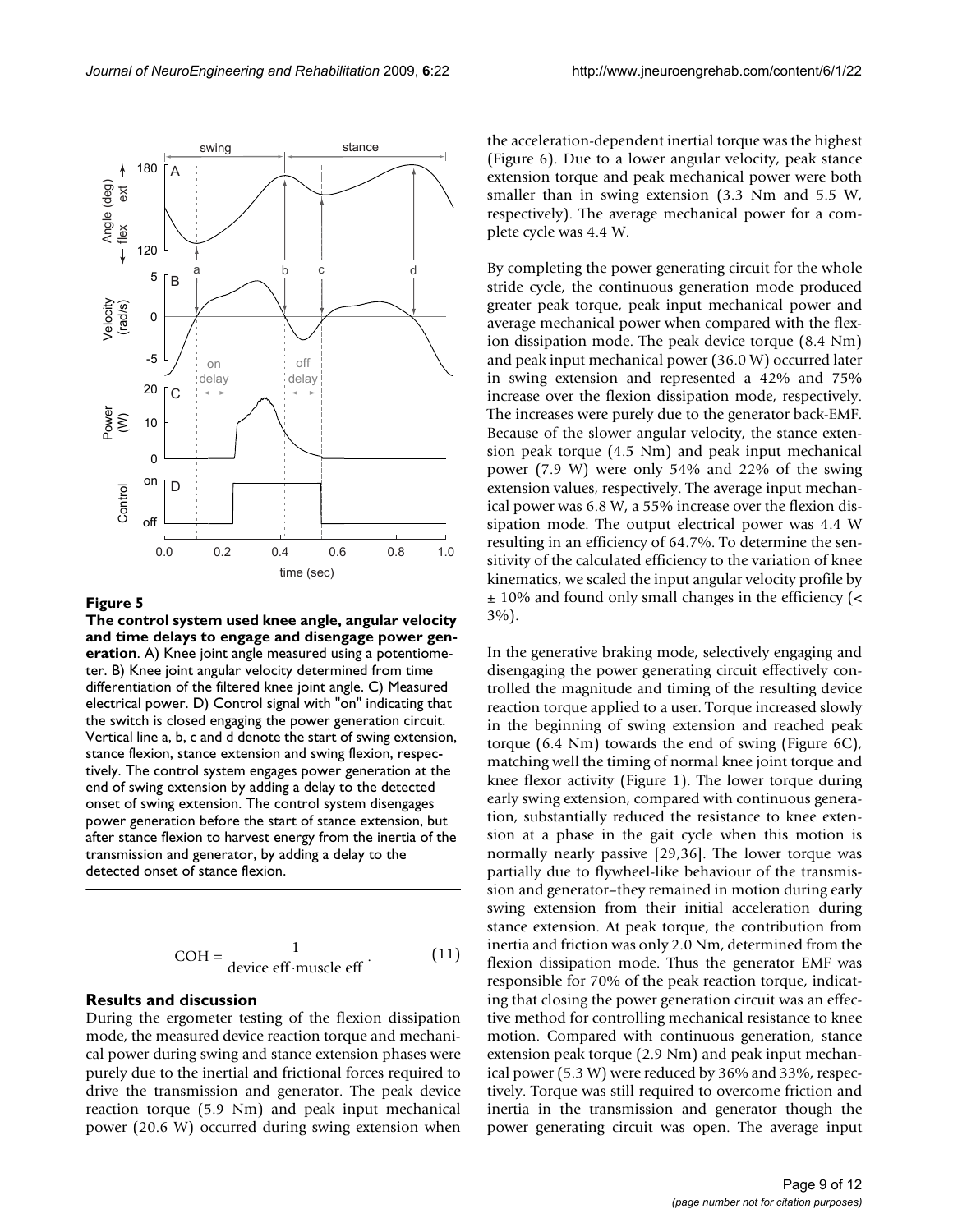

**Test ergometer data from one simulated walking** 

**stride cycle**. A) Joint angle. B) Joint angular velocity. Measured device reaction torque (C), mechanical power (D), and electrical power (E) during continuous generation, generative braking, and flexion dissipation modes. The grey lines in C and D indicate typical knee joint torque and power during walking at a similar speed. Regions corresponding approximately to swing and stance phases are indicated for reference.

mechanical power and output electrical power were 4.4 W mechanical and 2.4 W electrical resulting in an efficiency of 54.6%. The efficiency in generative braking mode was lower than in continuous generation because the device spent a greater amount of time dissipating mechanical energy without producing electrical power.

Using our device, the cost of harvesting by conventional generation would be approximately 6.2–each additional Watt of electricity would require 6.2 Watts of metabolic power. This was estimated from the peak device efficiency (64.7%) and the peak efficiency of performing positive muscle work (25%) (Equation 11). The COH in generative braking  $(0.7 \pm 4.4)$ –calculated from dividing the additional metabolic power required for generative braking relative to that required for the disengaged mode ( $5 \pm 21$ ) W) by the measured electrical power  $(4.8 \pm 0.8 \text{ W})$ –was substantially lower than for conventional generation indicating that it did not depend entirely upon additional positive muscle work to produce electricity. That we measured a slight increase in metabolic cost indicated that generative braking did not simply replace negative muscle work. If it had done so, we would have expected a 7.3 W decrease in metabolic cost calculated by dividing the measured electrical power by the product of the device efficiency (54.6%) and the efficiency of performing negative muscle work (-120%). The likely source for the additional metabolic cost is the positive muscle work required to overcome the added resistance during stance extension (Figure 6). The continuous generation COH (2.3  $\pm$  3.0) fell between that for generative braking and that for conventional generation indicating that its electrical power production (7.0  $\pm$  0.7 W) was partially by conventional generation with a high COH and partially by generative braking with a very low COH.

While generating power was economical, walking while wearing the device was not. In our previous human experiments [15], we had included a normal walking condition in which subjects walked on the treadmill without wearing the device and found that the disengaged mode required an average metabolic power of  $366 \pm 63$  W compared to 307  $\pm$  64 W for walking without wearing the device, a 19.2% increase ( $p = 1.1e-5$ ). This increase in metabolic cost was due entirely to carrying the additional mass as the device did not resist knee motion in the disengaged mode.

#### **Conclusion**

We have developed a biomechanical energy harvester for generating electricity from walking. The device operated about the knee to take advantage of the large amount of negative work that muscles perform about this joint. It used a one-way clutch to transmit only knee extensor motions, a spur gear transmission to amplify the angular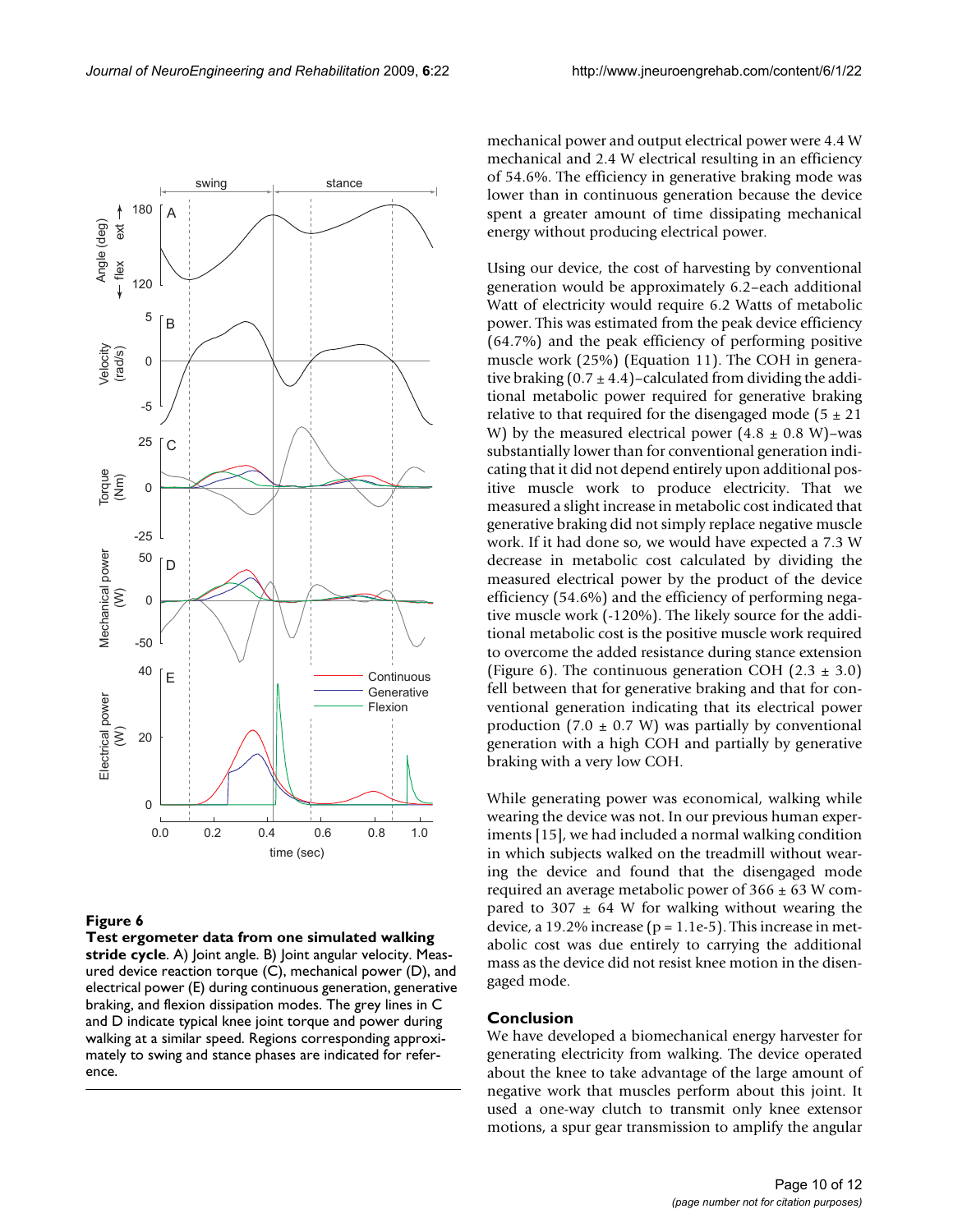speed, a brushless DC rotary magnetic generator to convert the mechanical power into electrical power, and a control system to determine when to engage and disengage the power generation based on measurements of knee angle. A customized orthopaedic knee brace supported the hardware and distributed the device reaction torque over a large leg surface area. For convenient experimentation, the control system resided on a desktop computer and resistors dissipated the generated electrical power. The device was efficient and the control system was effective at selectively engaging power generation. Consequently, subjects were able to generate substantial amounts of electrical power with little additional effort over that required to support the device mass.

To prove useful in practical implementations, the metabolic cost of carrying the device will have to be decreased. Revisions to improve the fit, weight, and efficiency of the device can not only reduce the cost, but can also increase the generated electricity. In particular, next generation devices would benefit from a more form-fitting knee brace made out of lighter weight material such as carbon fibre. A generator designed specifically for this application could have lower internal losses and inertia while requiring a smaller and lighter gear train. Because the metabolic cost of carrying a given mass proximally is considerably cheaper than carrying it distally [37], the largest reduction in the cost of carrying the device will likely come from relocating the components higher on the thigh.

While we have focused on harvesting energy from swing extension, power generation is possible from other periods of the gait cycle. At the beginning of the stance phase, for example, the knee flexes while the knee extensor muscles generate an extensor torque performing substantial negative work to aid in the redirection of the centre of mass velocity (Figure 1) [38]. The amount of available energy at moderate walking speeds is only slightly less than that at the end of swing and it increases strongly with speed [30]. Consequently, our initial device design attempted to also harvest energy from stance flexion. It used two oppositely-oriented roller clutches on the input shaft, causing the generator to spin in the same direction regardless of the direction of knee motion, and an extra stage of gearing to increase the gear ratio during flexion. While the higher gear ratio was required to better match the low angular velocity and high torque characteristics of stance flexion mechanical power (Figure 1), the transmission and generator friction and inertia presented awkwardly large resistive forces during the high angular velocity swing flexion phase. This was not an issue for knee extension where power generation was engaged during swing extension, when knee angular velocity is high, and disengaged during stance extension, when knee angular velocity is low. While this drawback forced us to disregard power generation during stance flexion, power generation could be doubled with a more suitable design. For now, generative braking during stance flexion is best considered a hypothesis that must be tested empirically as it is not yet known how much of the negative work during this period is stored and subsequently returned during stance extension.

While future versions of this technology may prove useful to the general public for powering their portable devices, people whose lives depend on portable power will embrace it more quickly. Energy harvesting to trickle charge batteries in current computerized and motorized prosthetic limbs, for example, would allow amputees to walk further and faster [39-41]. It would also enable future powered prosthetic and orthotic technologies to become more sophisticated by alleviating some of the limitations that batteries currently place on their design. The key principles are considerably more general than the current embodiment–they extend to joints other than the knee and to movements other than walking. The principles could also be embodied in a fully implanted energy harvester to power neurostimulators, drug pumps and other implantable devices. Irrespective of if they are embodied in a wearable or implanted design, energy harvesters that operate about body joints and selectively engage power generation have the potential to improve the quality of life for the user without increasing their effort.

### **Competing interests**

QL, VN and JMD have equity interest in Bionic Power Incorporated, a company that performs research and development on the energy harvesting technology reported in this paper. JMD is chief science officer and board member of Bionic Power Incorporated.

#### **Authors' contributions**

QL took the lead role in device design and analysis, experiment design and analysis, and manuscript writing. VN took the lead role in designing the figures and supported QL in performing the experiments and analyzing the results. JMD supported QL and VN in harvester design and analysis, experiment design and analysis, figure design and worked closely with QL in writing the manuscript. All authors read and approved the final manuscript.

#### **Acknowledgements**

We are grateful to Art Kuo for many fruitful energy harvesting discussions, Andy Hoffer for his insightful guidance in early device design, Doug Weber for his dedicated collaboration on early prototypes, and Ossur for their kind donation of knee braces. This research was supported by an MSFHR Postdoctoral Trainee award to QL, an NSERC USRA to VN, and an MSFHR Scholar Award, a CIHR New Investigator Award, and CIHR Operating Grant 159895 to JMD.